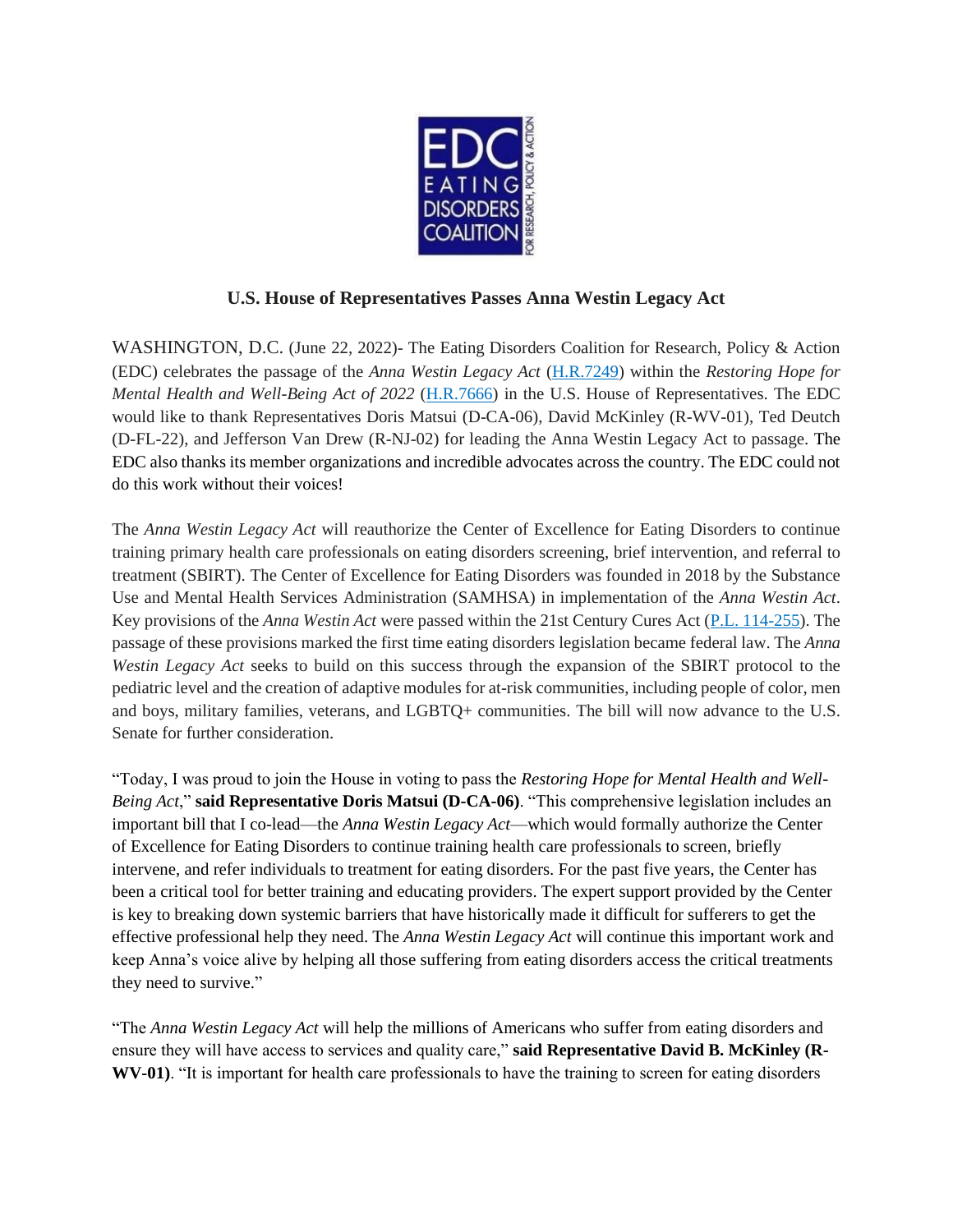and refer individuals to dedicated treatment. This bill will help save lives, and we're excited for it to have passed the House as part of the mental health package."

Eating disorders affect over 30 million Americans during their lifetime and have the second highest mortality rates of any mental illness, second only to opioid addiction.<sup>1</sup> Despite the high prevalence, many pediatric and adult primary care providers lack training in identifying eating disorder symptoms. Only 6% of medical schools in the United States require eating disorders training for a degree. <sup>2</sup> To fill this gap, the Center of Excellence has already trained over 7,000 providers since its 2019 founding.

"My daughter started showing signs of an eating disorder at the age of 12," **said Jennifer Marroquin, EDC Ambassador from Polk, Oklahoma.** "I contacted the pediatrician, but she said there wasn't much they could do for eating disorders. A few weeks later, my daughter's condition became so serious that the pediatrician had her admitted to a children's hospital more than an hour away. Our local providers did not know how to treat eating disorders. My daughter and others like her deserve medical care in their own community. We need doctors to become educated on eating disorders to understand the urgency for early intervention and to know when and where to refer patients for eating disorders treatment. The training that the Center of Excellence for Eating Disorders will now give at the pediatric level will hopefully enable families to get the support and care sooner than we did and spare them the agony of watching their child suffer."

"I was proud to see the *Anna Westin Legacy Act* pass the House today, among a historic mental health legislative package," **said Representative Ted Deutch (D-FL-22).** "Investments in mental health are investments in our families, our communities, our safety, and our future. This bill will preserve Anna Westin's legacy and ensure all those who are struggling with eating disorders are given the resources that they need to recover."

"I am proud of the work that my colleagues and I have done to bring the *Anna Westin Legacy Act* to the House Floor for a vote," **said Representative Jeff Van Drew (R-NJ-02)**. "We are living in a time where addressing the mental health crisis is imperative, and this legislation is one step in the right direction. Healthcare providers across the nation must be equipped to address eating disorders properly and effectively so individuals receive the necessary treatment."

"For the eating disorders community, the passage of the *Anna Westin Legacy Act* will catalyze increased prevention, identification and treatment for those struggling with eating disorders," **said Chase Bannister, MDIV, MSW, LCSW, CEDS, President of EDC's Board of Directors. "**Prevention and early intervention are a significant part of ensuring that not one more person has to experience the consequences of this lethal and serious mental illness. The EDC is elated that the Center of Excellence for Eating Disorders is one step closer to expanding the SBIRT protocol to the pediatric level and underserved

<sup>1</sup> Chesney, E., Goodwin, G.M., & Fazel, S (2014). Risks of all-cause and suicide mortality in mental disorders: a meta-review. World Psychiatry, 13 (2), 153-160.

<sup>&</sup>lt;sup>2</sup> Mahr F, Farahmand P, Bixler EO, Domen RE, Moser EM, Nadeem T, Levine RL, Halmi KA. A national survey of eating disorder training. Int J Eat Disord. 2015 May;48(4):443-5. doi: 10.1002/eat.22335. Epub 2014 Jul 22. PMID: 25047025.